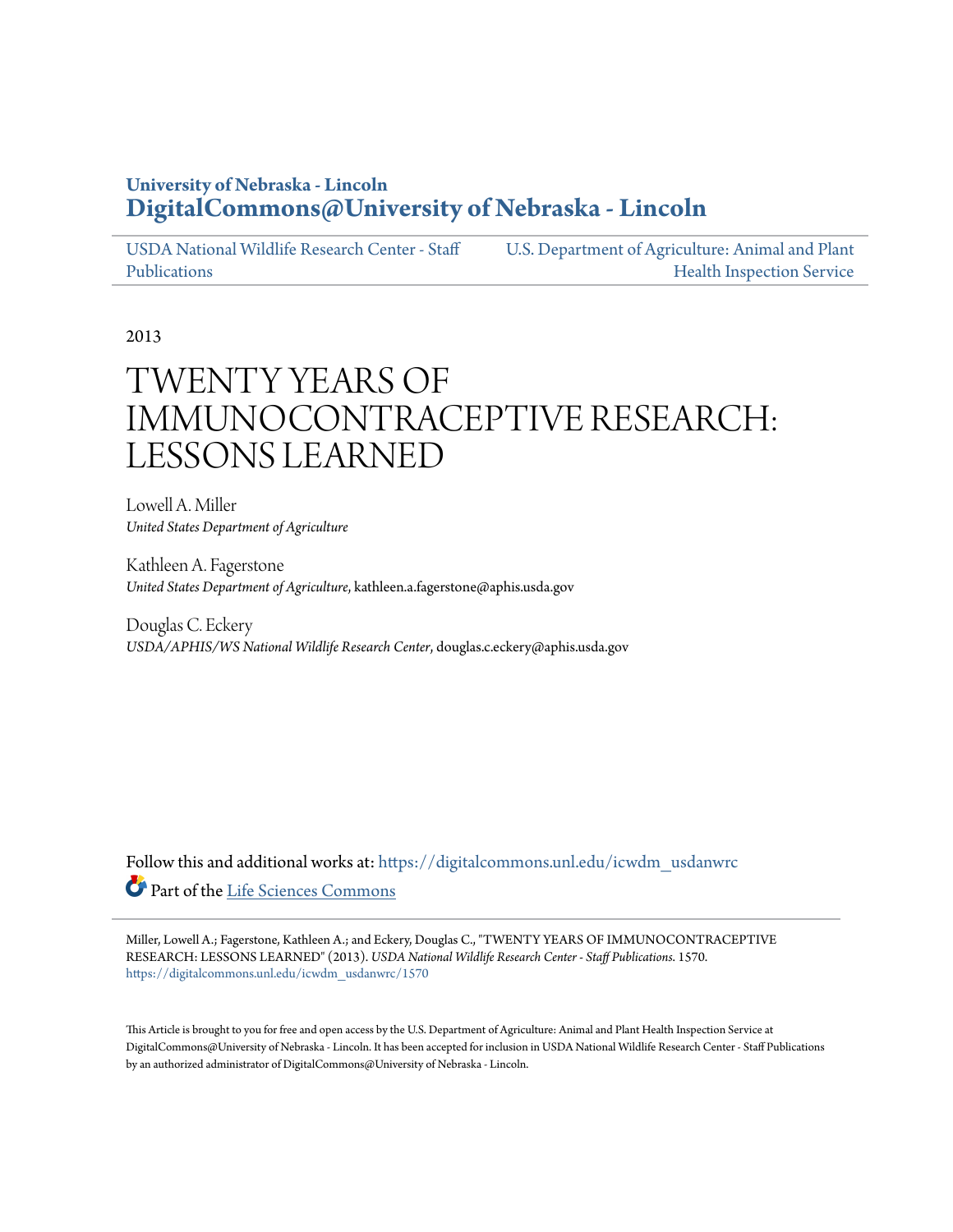# TWENTY YEARS OF IMMUNOCONTRACEPTIVE RESEARCH: LESSONS LEARNED

## Lowell A. Miller, Ph.D., Kathleen A. Fagerstone, Ph.D., and Douglas C. Eckery, Ph.D.

Abstract: The National Wildlife Research Center (NWRC) began immunocontraception vaccine research by testing porcine zona pellucida (PZP) on white-tailed deer (Odocoileus virginianus). Early PZP research demonstrated that PZP induced infertility; however, increased length of the rut was observed in PZP-treated deer. An alternative vaccine using a keyhole limpet hemocyanin-gonadotropin-releasing hormone (KLH-GnRH) conjugate formulated with modified Freund's adjuvant was developed at NWRC. Suppression of GnRH has reduced reproduction in both sexes but is most effective in females. This vaccine was effective in preventing contraception in female deer for several years after a prime and boost. Due to adverse side effects of Freund's adjuvant, NWRC developed a new adjuvant called AdjuVac, a mineral oil/surfactant adjuvant with the addition of Mycobacterium avium as an immunostimulant. The price of KLH prompted a search for a more economical hemocyanin carrier protein for the GnRH peptide. Blue protein, derived from the mollusk Concholepas concholepas, proved to be a successful option. Formulation improvements resulted in a vaccine that can be effective as a single injection for multiple years, now called GonaCon. GonaCon is registered with the Environmental Protection Agency (EPA) for use in white-tailed deer in urban/suburban areas and for wild horses (Equus caballus) and burros (Equus asinus). Future GonaCon applications may include reducing reproduction to manage populations of other wildlife species, such as prairie dogs (Cynomys ludovicianus) in urban areas and suppressing reproduction to reduce the spread of venereal diseases such as brucellosis. Research is being conducted to develop a GnRH vaccine used in combination with the rabies vaccine to control population growth in free-roaming dogs, with the secondary effect of managing the spread of rabies. The EPA would regulate all these uses. Research is also ongoing on a GnRH vaccine to delay the onset of adrenocortical disease in pet ferrets (Mustela putorius), a use regulated by the United States Department of Agriculture.

Key words: AdjuVac, GonaCon, immunocontraceptive vaccine, KLH, Mycobacterium avium.

#### INTRODUCTION

In 1992, the United States Department of Agriculture National Wildlife Research Center (NWRC) began a project to develop reproductive control methods as an additional nonlethal tool to manage overabundant wildlife. The early focus of the project was on white-tailed deer (Odocoileus virginianus) because stakeholders identified overabundant deer populations in urban/suburban areas as a concern because of increases in deermotor vehicle collisions, property damage, and habitat destruction. The project began by studying porcine zona pellucida (PZP) immunocontraception technology for management of whitetailed deer.23,47,48 The project's focus later shifted to development of vaccines using gonadotropinreleasing hormone (GnRH) as the antigen for

effective in females and resulted in prolonged periods of estrus cyclicity because normal reproductive hormones were maintained; second, the project's focus broadened beyond white-tailed deer, and a broadly effective vaccine in most mammals was wanted that would affect both sexes; and third, other researchers were developing PZP vaccines, so duplicate research efforts needed to be minimized. Initial studies were conducted with various formulations of GnRH vaccines. Eventually, the vaccine GonaCon was developed at NWRC, which suppresses reproductive hormone production, estrus, and spermatogenesis in mammals, often after a single injection. For this review, GonaCon is a GnRH-based immunocontraceptive vaccine comprised of numerous GnRH peptide molecules coupled to a mollusk carrier protein (either keyhole limpet hemocyanin [KLH] or blue protein [Concholepus] concholepus]) mixed with a mineral oil-based adjuvant containing Mycobacterium avium (Adju-Vac) and made into an emulsion (Table 1). Generally, efficacy for longer than 1 yr is achieved from a single injection, and contraception may be extended by administering a boost vaccination.<sup>48,50</sup> GonaCon proved efficacious in deer, reducing

several reasons: first, the PZP vaccines are only

From the United States Department of Agriculture, National Wildlife Research Center, 4101 LaPorte Avenue, Fort Collins, Colorado 80521, USA (Miller, Fagerstone, Eckery). Correspondence should be directed to Dr. Fagerstone (Kathleen.A.Fagerstone@aphis.usda.gov). The authors prepared the above article as part of their official duties with the U.S. Government and therefore unable to assign rights to the American Association of Zoo Veterinarians.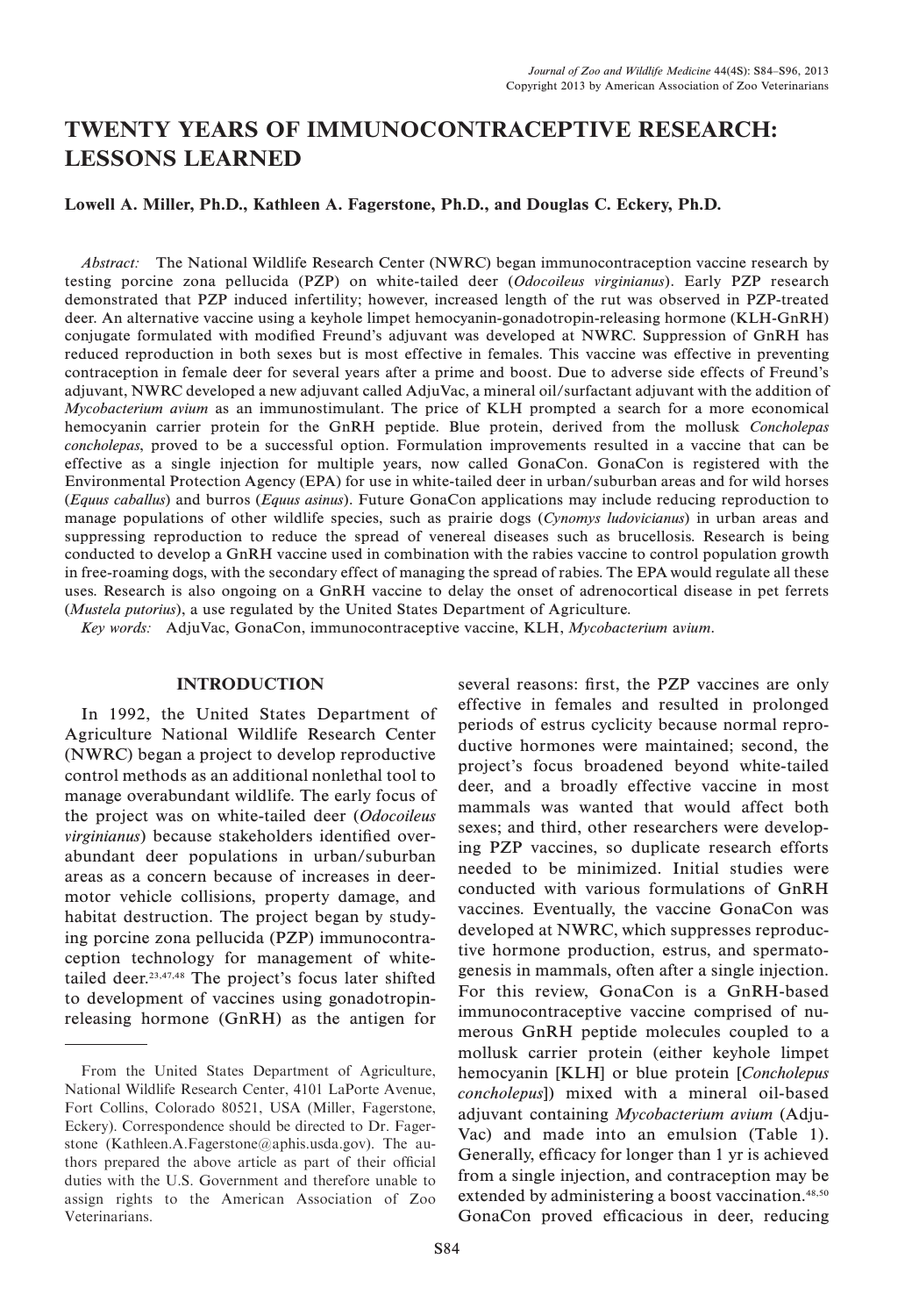| Name of<br>formulation <sup>a</sup>            | Species tested                                       | Mollusk<br>protein <sup>b</sup> | Adjuvant used <sup>c</sup>         | Amount of<br>$M.$ $aviumd$                              | Citation       |
|------------------------------------------------|------------------------------------------------------|---------------------------------|------------------------------------|---------------------------------------------------------|----------------|
| GnRH vaccine                                   | White-tailed deer                                    | <b>KLH</b>                      | FCA for prime,<br>FIA for<br>boost | <b>NA</b>                                               | 23, 29, 42, 48 |
| GnRH vaccine                                   | White-tailed deer<br>fawns                           | KLH                             | FCA, FIA<br>boost                  | NA                                                      | 43             |
| GnRH vaccine                                   | Norway rats                                          | <b>KLH</b>                      | FA prime; FIA<br>boost             | <b>NA</b>                                               | 44             |
| GnRH vaccine                                   | New Zealand<br>white rabbits                         | <b>KLH</b>                      | FCA; FIA;<br>AdjuVac               | Standard                                                | 57             |
| GonaCon                                        | White-tailed deer                                    | KLH and blue                    | AdjuVac                            | Standard                                                | 42             |
| GonaCon                                        | Black-tailed deer<br><i>(Odocoileus</i><br>hemionus) | <b>KLH</b>                      | AdjuVac                            | Standard, one-half<br>standard, one-<br>fourth standard | 55             |
| GonaCon                                        | Elk                                                  | <b>KLH</b>                      | AdjuVac                            | Standard                                                | 22             |
| GonaCon                                        | Elk                                                  | Blue                            | AdjuVac                            | Standard                                                | 56             |
| GonaCon                                        | <b>Bison</b>                                         | <b>KLH</b>                      | AdjuVac                            | Standard                                                | 50             |
| GonaCon                                        | Domestic swine                                       | <b>KLH</b>                      | AdjuVac                            | Standard                                                | 51             |
| GonaCon                                        | Feral swine                                          | <b>KLH</b>                      | AdjuVac                            | Standard                                                | 26, 27         |
| GonaCon                                        | Wild boar                                            | <b>KLH</b>                      | AdjuVac                            | Standard                                                | 37             |
| GonaCon                                        | California<br>ground<br>squirrel                     | <b>KLH</b>                      | AdjuVac                            | Standard                                                | 53             |
| GonaCon                                        | Eastern gray<br>squirrel                             | Blue                            | AdjuVac                            | Standard                                                | 54             |
| GonaCon                                        | Black-tailed<br>prairie dog                          | Blue                            | AdjuVac                            | Standard                                                | 66             |
| GonaCon                                        | Domestic cats                                        | <b>KLH</b>                      | AdjuVac                            | Standard                                                | 32, 34         |
| GonaCon                                        | Brushtail possum                                     | <b>KLH</b>                      | AdjuVac                            | Standard                                                | 8              |
| GonaCon                                        | Tammar wallaby;<br>Gray kangaroo                     | Blue                            | AdjuVac                            | Standard                                                | 60             |
| GonaCon                                        | Domestic ferret                                      | KLH and blue                    | AdjuVac                            | Standard                                                | 40             |
| GonaCon-<br>Cervid (EPA<br>registration)       | White-tailed deer                                    | <b>KLH</b>                      | AdjuVac                            | Standard                                                | 13, 14, 21     |
| GonaCon-<br>Equine (EPA<br>registration)       | Wild horses                                          | <b>KLH</b>                      | AdjuVac                            | Standard                                                | 24, 25, 28     |
| GonaCon-<br>Equine (EPA<br>registration)       | Wild horses                                          | Blue                            | AdjuVac                            | Standard                                                | 18             |
| GonaCon                                        | Dogs                                                 | KLH                             | AdjuVac                            | Standard                                                | 19             |
| GonaCon                                        | Dogs                                                 | <b>KLH</b>                      | AdjuVac                            | One-half standard                                       | 2              |
| GonaCon-<br>Canine<br>(Proposed)<br><b>EPA</b> | Dogs                                                 | Blue                            | AdjuVac                            | One-fourth standard                                     | 63             |
| registration)                                  |                                                      |                                 |                                    |                                                         |                |

Table 1. Formulations for GnRH vaccines tested by the National Wildlife Research Center.

<sup>a</sup> GonaCon is defined as a GnRH immunocontraceptive vaccine comprised of numerous GnRH protein molecules coupled to a mollusk carrier protein (either keyhole limpet hemocyanin [KLH] or blue protein) mixed with a mineral oil-based adjuvant (AdjuVac) and made into a stiff emulsion.

<sup>b</sup> The EPA registered formulations for GonaCon can contain either keyhole limpet hemocyanin (KLH), or blue protein (Concholepas concholepas).

<sup>c</sup> GonaCon is formulated with the adjuvant Adjuvac, a dilution of Mycopar, which contains Mycobacterium avium. FCA, Freund's Complete; FIA, Freund's Incomplete.

<sup>d</sup> The standard amount of M. avium (approximately 0.17 mg/ml) is the concentration in AdjuVac for the Environmental Protection Agency (EPA) registered products. NA, not applicable.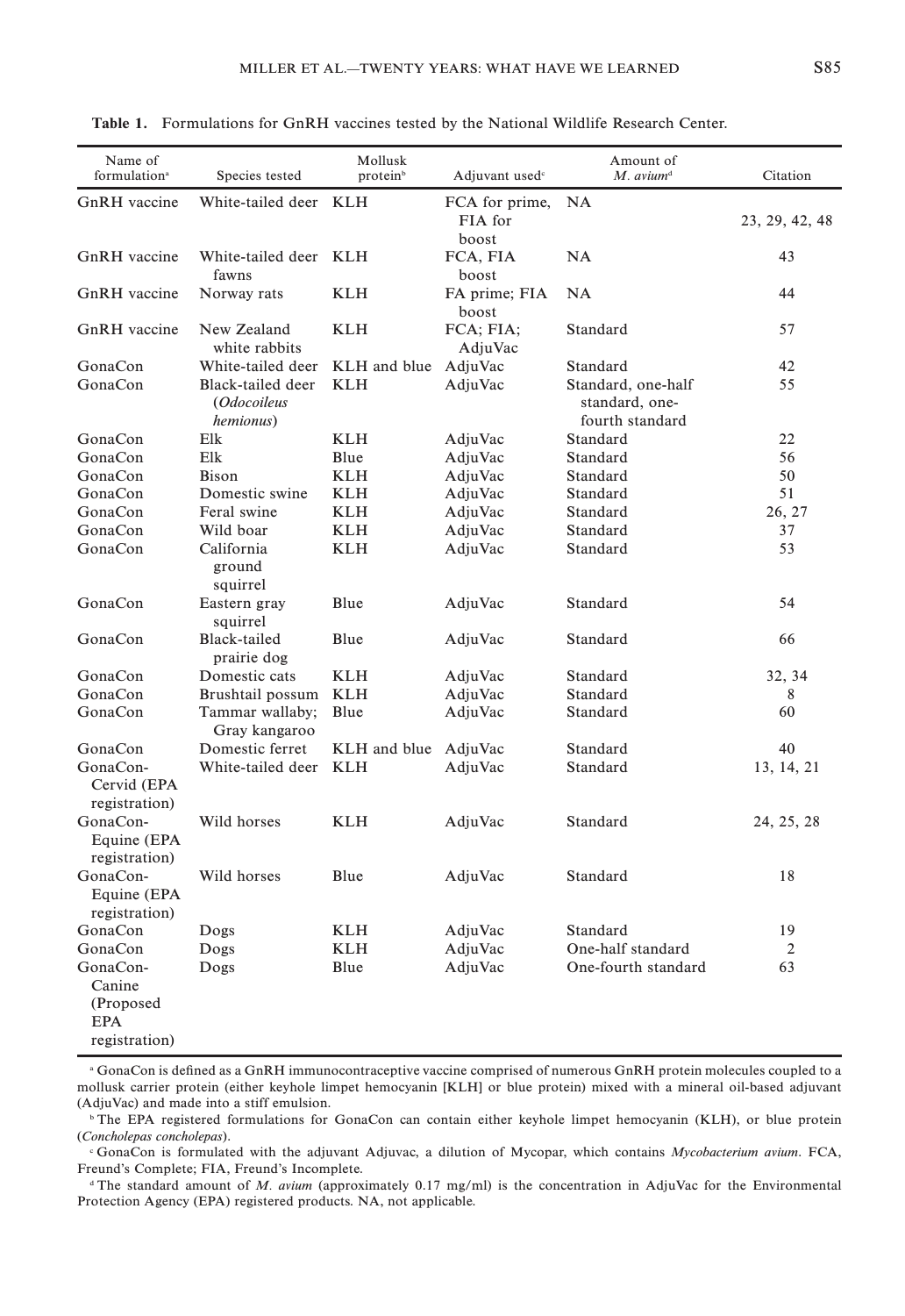reproductive behaviors in females and reducing the length of the rut; $13,23$  it was also found to induce infertility in many different species of mammals.9 NWRC has subsequently improved the manufacturing process for GonaCon to include aseptic manufacturing in a clean room, as well as scaling up production to allow GonaCon to be made in larger batches. An adjuvant (AdjuVac) was developed by the NWRC to increase the effectiveness of both PZP and GnRH vaccines.

This manuscript will briefly describe much of the research conducted by the NWRC during the last 20 yr, the vaccines and adjuvant that have been developed, the changes that have been made to improve those products, the lessons NWRC has learned, and what still needs to be determined after 20 yr of research on immunocontraception in wildlife.

## VACCINE DESIGN FOR DIFFERENT REPRODUCTIVE SYSTEM TARGETS

Immunocontraceptive vaccines use the animal's immune system to produce antibodies against gamete proteins, reproductive hormones, and other proteins essential for reproduction.30 The antibodies interfere with the biologic activity of the reproductive proteins, $61$  and depending on the antigen and formulation, the vaccines can be effective for 1–4 yr or longer with single or multiple injections.47,62 Two antigens, PZP and GnRH, have been used to develop immunocontraceptive vaccines for wildlife. The NWRC has conducted research on both PZP and GnRH vaccines. The antigen used, including its mode of action on the reproductive system and the design of the vaccines, is vital in determining vaccine efficacy in different mammalian species.

#### PZP immunocontraceptive vaccines

The NWRC began its contraceptive research program in 1991 by studying PZP, a combination of three zona pellucida (ZP) proteins extracted from pig ovaries, because PZP had previously been shown to be effective as an antigen in an immunocontraceptive vaccine used for horses (*Equus caballus*).<sup>35</sup> In the authors' early work, it was effective in coyotes (Canis latrans) as well.<sup>38</sup> The PZP vaccine targets the ZP, a glycoprotein layer located on the outer surface of the egg. Antibodies to ZP result in infertility either by blocking sperm from penetrating the ZP layer or by interfering with egg maturation within the follicle.6

Extracted PZP proteins were initially provided to the NWRC by Dr. Bonnie Dunbar (Baylor College of Medicine, Houston, Texas, 77030, USA) and Dr. Irwin Liu (University of California-Davis, Davis, California 95616, USA) and were produced by the method of Dr. Dunbar.<sup>7</sup> For later NWRC studies, native PZP and SpayVac (PZP encapsulated in liposomes) were produced and provided by Dr. Robert Brown (ImmunoVaccine Technologies [IVT], Nova Scotia, B3H OA8 Canada).3

During early research with PZP prepared by the Dunbar method, 11 white-tailed deer does at Pennsylvania State University (University Park, Pennsylvania 16802, USA) received a prime vaccination in July to August and two boost vaccinations in September and October; in November, the does were paddocked with bucks. Extensive observations of breeding activity by a team of Penn State students were made comparing the breeding activity of female deer vaccinated with the vaccine. This PZP preparation was quite effective in preventing pregnancy when deer received both prime and boost doses, with 89% reduction in fawning over a 4-yr period and 76% over 6 yr. $47$ 

After demonstrating that PZP vaccines could be effective when given as a prime and a boost, NWRC researchers attempted development of a vaccine that could induce a long-lasting immune response after a single injection. A study was subsequently conducted comparing the effectiveness of six different single injection vaccine formulations,41 containing different PZP preparations (Dunbar preparation, IVT preparation without liposomes, and SpayVac). The study demonstrated that the different production methods for PZP affected the duration of effect of the resulting vaccines. The PZP isolated by IVT produced a longer-lasting response as compared witj the Dunbar PZP isolation method. The IVT PZP with liposomes (SpayVac) and without liposomes were the most efficacious formulations, with 8 of the 10 does in each group contracepted for 5 to 7 yr after a single injection.41 The normal fertility level for this herd was 1.7 fawns/doe per year.<sup>42</sup> The deer study also compared different adjuvants used with the SpayVac PZP: SpayVac prepared in AdjuVac; lypophilized SpayVac suspended in AdjuVac; and SpayVac mixed with alum as the adjuvant. The water-in-oil emulsion produced with AdjuVac provided a longer-lasting response than the alum or suspension.41 NWRC researchers were encouraged that vaccines formulated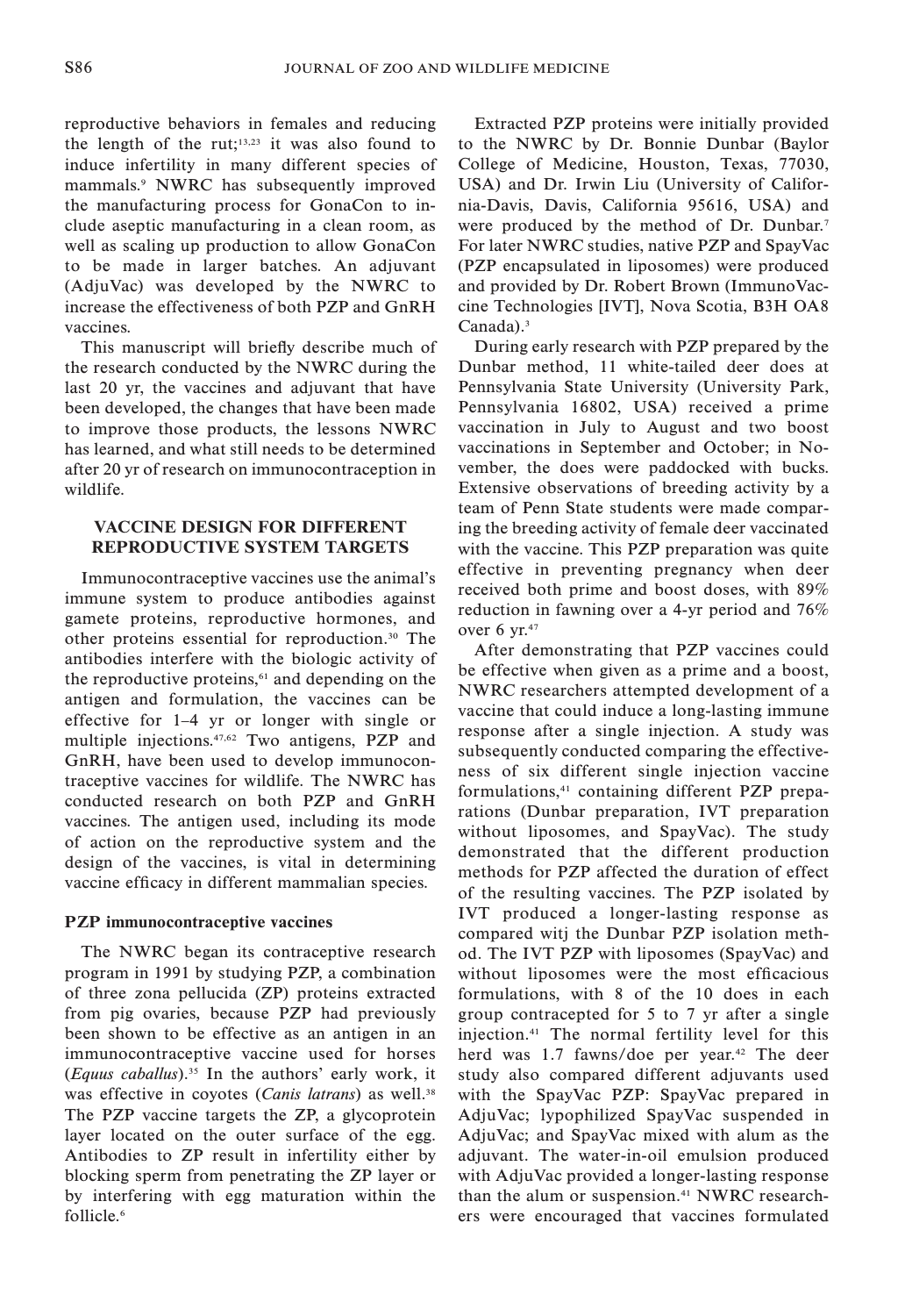with AdjuVac provided the long-lasting efficacy with a single injection that would be required for most uses in wildlife.

Because the process of isolating PZP from pig ovaries obtained from pig slaughterhouse facilities is costly and time consuming, an alternative source of PZP was sought. In one study,<sup>45</sup> different recombinant rabbit ZP proteins produced in Escherichia coli were studied. The proteins RC55, RC75a, and RC75b all showed cross reactivity with native PZP. Deer vaccinated with these recombinant proteins were compared with deer vaccinated with native PZP. The native PZP was much more effective in contracepting deer than the rabbit recombinant proteins. In another study,<sup>49</sup> the NWRC used selected PZPderived peptides (generated by Chiron Mimotope Systems, San Diego, 92121, California) identified from published sequence information (National Institutes of Health gene bank, www. ncbi.nlm.nih.gov/genbank) to identify which peptide or peptide groups were responsible for the contraceptive effect. The peptides were screened using serum from a PZP-treated doe, and a ZP1 mimitrope (pins 10–16) demonstrated the greatest response. When this ZP1 peptide was used to vaccinate a group of nine deer, some efficacy was observed, but there was also large variation in the immune response between deer. The deer with the highest antibody titer to this ZP1 peptide exhibited three estrous cycles and had no fawns; however, the average fawning rate in this group was 0.89 fawns/doe, which was indicative of a partial contraceptive effect. It was concluded that the native PZP, which apparently maintains the natural folding of the glycosylated protein, was more consistent in inducing infertility than this or any of the other peptides tested.49

By effectively blocking sperm from penetrating the egg without reducing circulating hormone levels, PZP vaccines caused repeated cycling during the rut season in deer at Penn State University,23 extending the breeding season for the PZP-treated deer for up to seven estrus cycles  $(\bar{x} = 2.4 \text{ cycles})$ , with a mean of 98 days and a few deer cycling up to 150 days.47 This increased length of the breeding season has the potential for increasing car-deer collisions because of increased deer movement. It also causes increased energy expenditures by rutting deer, and if antibody titers drop below a critical threshold late in the breeding season, late season fawns can be produced that may not survive the northern winter climates. Moreover, other researchers were developing PZP vaccines,<sup>30</sup> so duplication of research efforts needed to be minimized. For these reasons, the NWRC discontinued testing of PZP in deer and focused research on developing an alternative contraceptive vaccine for use in ungulates.

#### GnRH immunocontraceptive vaccines

The NWRC researchers desired a vaccine that would eliminate most reproductive behaviors. GnRH is a key reproductive hormone that controls steroidogenesis and gametogenesis by stimulating the release of gonadotropins from the pituitary gland, triggering the cascade of reproductive hormones that lead to sperm production and ovulation. The NWRC began development of GnRH vaccines in the early 1990s, and the first GnRH vaccine was tested at Penn State University beginning in 199423,46 (Table 1). This GnRH vaccine was given to females ( $n = 8$ ) and males ( $n =$ 4) as a prime injection followed by a boost 1 mo later. Extensive observations of breeding activity were made. Fawning rates in the study were 0.21 fawns/doe per year over 4 yr in the treated does compared with 1.8 fawns/doe per year in control does. The contraceptive activity was correlated with the antibody titer for the vaccine, with fertility returning as the antibody titers dropped. GnRH-treated does showed no breeding behavior, and bucks had no interest in them; the reduction in progesterone shown in the GnRHtreated does suggested that they were not cycling. GnRH immunized bucks had a significant reduction in testosterone and had no interest in sexual activity when paired with control females. Depending on the immunization schedule, antlers in GnRH-treated bucks either dropped early in the fall or remained in velvet.

After years of refinement, a new vaccine (GonaCon Immunocontraceptive Vaccine, NWRC, Fort Collins, Colorado, 80521, USA) was developed by the NWRC that has been shown to suppress reproduction in treated animals of both sexes, can be administered as a single injection, $52$  is effective for at least a year in most mammalian species,<sup>9</sup> and is often effective for multiple years.<sup>9</sup> Like earlier GnRH vaccines, GonaCon stimulates the production of antibodies that neutralize GnRH, suppressing reproductive hormone production (i.e., folliclestimulating hormone [FSH] and luteinizing hormone [LH] from the pituitary gland and estradiol, progesterone, and testosterone from the gonads). The design of GonaCon is the key to its long-term efficacy with a single injection; the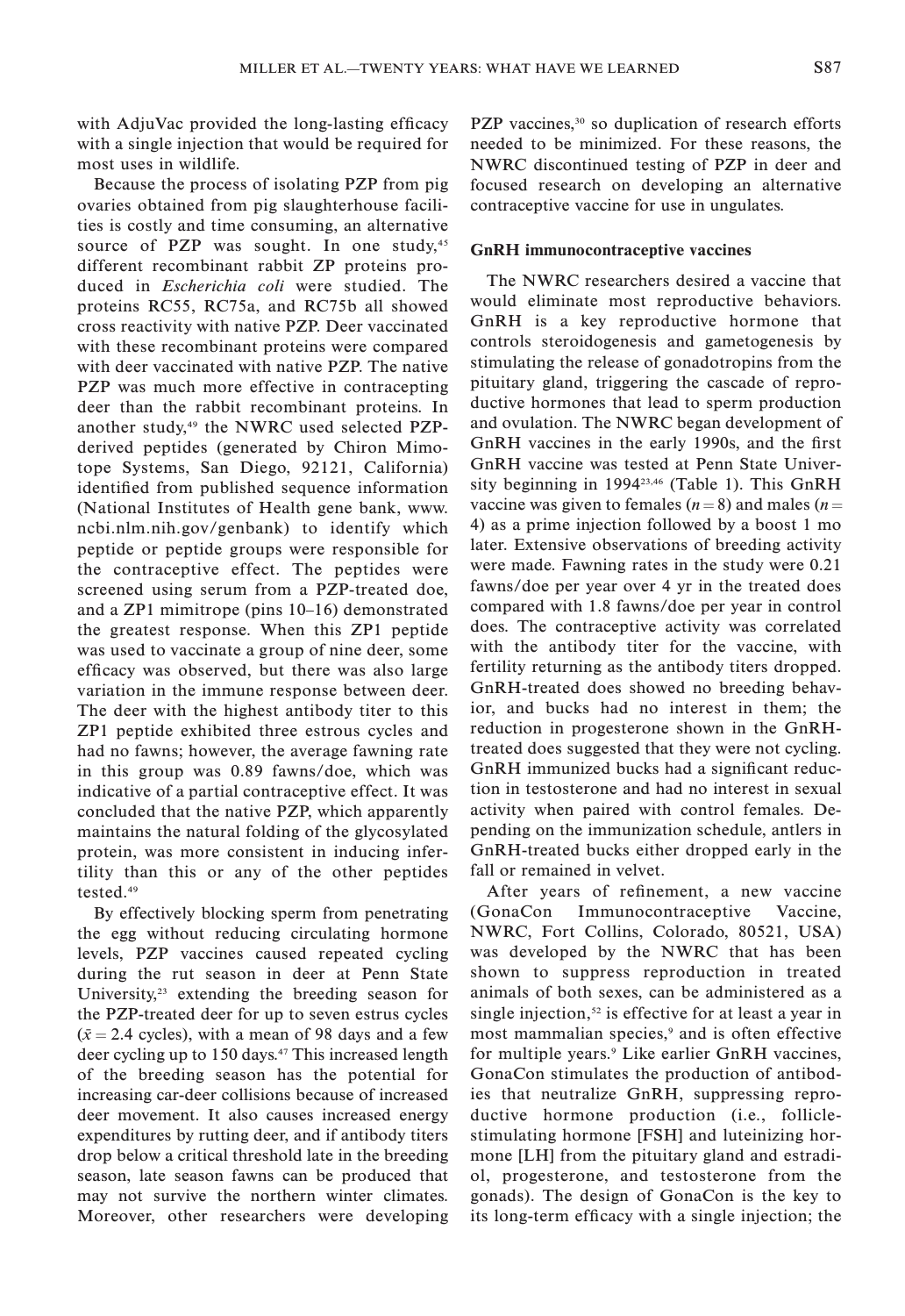characteristics of the design that allow it to be effective without a boost injection will be discussed in further detail.

# VARIATION IN VACCINE EFFICACY AMONG INDIVIDUAL ANIMALS

Users of a contraceptive vaccine need to be aware that, unlike surgical sterilization, which is 100% efficacious, the efficacy of immunocontraceptive vaccines is subject to individual variation, so it is difficult to predict the percent and duration of induced infertility. A certain percentage of vaccinated animals will always be nonresponders or have a reduced immune response to a vaccine.<sup>59</sup> This is true for both disease vaccines and PZP and GnRH immunocontraceptive vaccines. For human or companion animal vaccines, it is possible to give an injection and a follow-up boost that increases the effectiveness of the vaccine and may provide almost 100% efficacy. For wildlife or feral animals, a boost injection is less desirable because the animal must be relocated, it is difficult to individually mark animals, and it is difficult and time consuming to handle an animal more than once. A single injection, longlasting contraceptive vaccine like GonaCon or SpayVac is a more attractive wildlife management tool because animals would need to be handled or darted less frequently. However, additional studies and/or population models $20,67$  will be required to provide managers with recommendations for implementing contraceptive programs as management tools to reduce or maintain wildlife population levels.

Contraceptive vaccine users also need to know that, while GonaCon is effective in both males and females, it has been demonstrated to be effective for a longer period of time in females than in males. In a GnRH vaccine study at Penn State University, male deer  $(n = 5)$  given a single injection showed reduced testicular size and plasma testosterone for at least three breeding seasons.29,46 Males given two immunizations tended to remain infertile for an additional 2–3 yr. In contrast, six of nine female deer were contracepted for 4 to 6 yr after a single injection. $41$ Similar differences between longevity of vaccine effectiveness in males and females have been demonstrated with cats (Felis catus). When a single injection of GonaCon was given to 15 female cats, 93% of vaccinated cats remained infertile for the first year, with 73, 53, 40, and 27% infertile for 2, 3, 4, and 5 yr, respectively. The median duration of contraception was 39.7 mo based on suppression of hormone levels.32 In a similar study with males given a single injection of GonaCon, 9 of 12 cats responded with high antibody titers and a drop in testosterone to a nondetectable range; however, three treated cats failed to produce a high GnRH titer and showed no suppression of testosterone.34 The median duration of effect for the male cats that responded to the vaccine was 14 mo, with one treated cat having undetectable testosterone at 34 mo.

As indicated previously, GonaCon-treated white-tailed deer showed a reduced number of estrus cycles or did not cycle at all, an effect probably due to the lack of estrogen. This reduced breeding behavior associated with infertility was typically seen during the first few years following vaccination. Although the single injection of GonaCon induced infertility for multiple years, an occasional return to breeding behavior 4–5 yr after vaccination, prior to the return of fertility (Miller, unpubl. data),<sup>42</sup> was observed. This return of breeding behavior prior to the return of fertility has also been observed in wild horses (Gray, unpubl. data)<sup>18</sup> and in wild boar (Sus scrofa).<sup>37</sup> It is speculated that the reason for the return of breeding behavior prior to the return of fertility could be that GonaCon controls LH levels more completely than it controls levels of FSH. As the level of GnRH antibodies drops in immunized animals over several years, sufficient gonadotropins are released to allow estrogen to reach levels that can induce signs of estrus, but GnRH is still sufficiently inhibited to block the LH surge and ovulation. As the GnRH antibody titer drops further, more LH is released, ovulation resumes and the animal can become pregnant. A vaccine boost will enhance the longevity of the vaccine's efficacy in both males and females. Male whitetailed deer were given a boost of GonaCon that lengthened the time that they remained infertile by several years.29 In a study with female bison (Bison bison) at the Northwest Trek Zoo in 2001 (Eatonville,Washington, 98328, USA), a prime dose was effective in contracepting three of five bison; however, a boost given 1 yr later rendered all bison infertile the second year, and they remained infertile for at least 3 yr.<sup>58</sup> Untreated bison in the herd calved normally.

The authors' research has also demonstrated the importance of timing when injecting the vaccine. The vaccine is most effective if given at least a month or more before the onset of reproductive activity. This allows time for an adequate titer level to develop so contraception can occur.<sup>42</sup>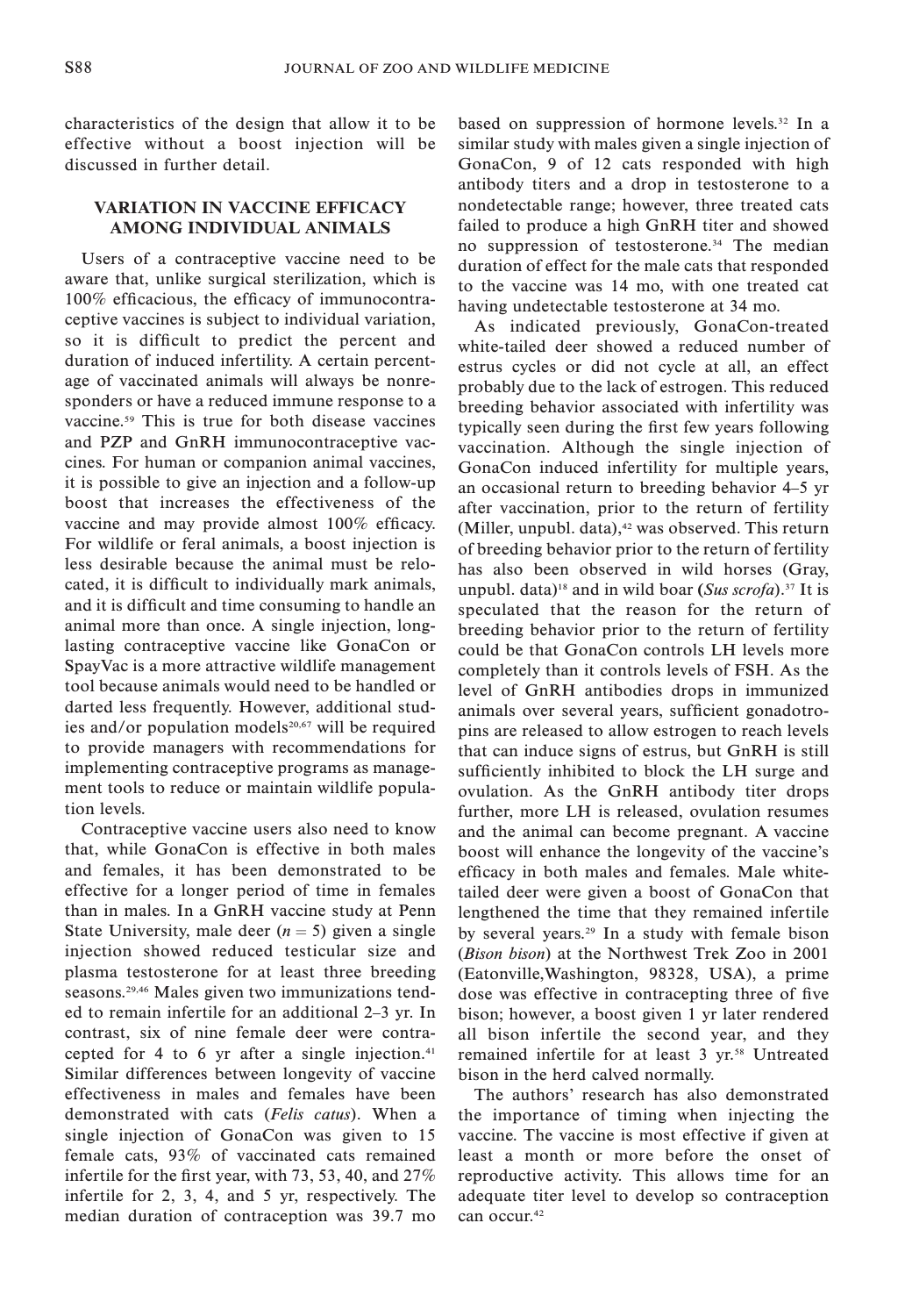#### UNDERSTANDING THE SINGLE INJECTION PRINCIPLE

There are very few vaccines on the market that are effective with a single injection, so the statement that GonaCon is effective in contracepting animals with a single injection is often received with skepticism, especially from knowledgeable immunologists. GonaCon is effective as a single injection due to three primary factors: 1) the GnRH antigen is coupled to a large foreign molecule in a systematic manner; 2) the vaccine antigen is made into a stable emulsion; and 3) M. avium is included in the adjuvant.

GnRH is a small peptide hormone that is a weak antigen due to its low molecular weight and its being a ''self'' hormone. However, due to its small size, GnRH can easily be made synthetically. In the GonaCon vaccine, GnRH is made immunogenic by ensuring that each synthetic GnRH peptide molecule is conjugated in a very systematic and predictable manner to a large, nonself, highly immunogenic hemocyanin protein harvested from marine mollusks; $51,52$  thus producing a GnRH-mollusk protein conjugate. Many pathogens, including viruses and bacteria, exhibit rigid, highly organized, and highly repetitive surface protein epitopes. The GonaCon design provides a consistent alignment of up to 300 GnRH peptide molecules on the surface of the large mollusk protein, mimicking the repetitive nature of pathogen epitopes, an important aspect of the GnRH-hemocyanin conjugate design. The original mollusk protein used was KLH. However, the high price of KLH (now used in cancer therapy vaccines) prompted a search for a more economical hemocyanin carrier protein for the GnRH peptide. Blue protein, derived from the mollusk Concholepas concholepas, proved to be a successful option. The single injection blue protein formulation has been shown to provide a longer-lasting effect compared with the KLH preparation in white-tailed deer.<sup>39,42</sup>

This water-soluble GnRH/mollusk conjugate is then made into a water-in-oil emulsion with the adjuvant AdjuVac. The mineral oil-based emulsion provides a depot effect for the vaccine and protects the antigen from rapid destruction by the macrophages of the target animals' immune system.<sup>39</sup> This provides for a strong prolonged immune response because of the slow release rate of the GnRH conjugate antigen at the injection site. Remnants of vaccine have been observed at the injection site during necropsy up to 2 yr after vaccination (unpubl. obs.). A water-in-oil emulsion appears to be the only formulation that provides a long-term contraceptive response in both PZP and GnRH vaccines with a single injection.

In all of the successful immunocontraceptive vaccine studies, adjuvants have been used as part of the immunocontraceptive vaccine to enhance the immune response of the host animal to the PZP or GnRH antigen. Adjuvants for contraceptive vaccines are critical in providing efficacy, but unfortunately, the immunostimulatory properties of some of the most effective adjuvants can result in localized inflammation and tissue destruction.<sup>1</sup> In initial research on white-tailed deer, the PZP used by the NWRC was formulated as an emulsion with Freund's Complete Adjuvant for the first injection and Freund's Incomplete Adjuvant for subsequent boosts. During discussions with the Food and Drug Administration (FDA) regarding the potential for gaining regulatory approval of immunocontraceptives, the FDA stated their opposition to the use of any vaccine containing Freund's adjuvant because of its known inflammatory effects. The NWRC began work on a safer adjuvant in 1998, leading to development of a new oil-based adjuvant called AdjuVac, which for currently registered uses contains  $\langle 200 \rangle$  µg of killed M. avium per 1-ml dose. Inflammatory reactions caused by AdjuVac are less severe than those caused by Freund's complete adjuvant.2,57, AdjuVac has been used as the adjuvant for both PZP and GnRH vaccines by the NWRC since 1998.

In addition to the stable emulsion, the longlasting contraceptive effect of GonaCon is dependent on the presence of M. avium in the adjuvant. In early NWRC studies with PZP immunocontraceptive vaccines in deer using Freund's adjuvant, it was necessary to boost with incomplete Freund's at least once, and sometimes several times, to maintain high antibody titers. When it was switched to the new adjuvant AdjuVac, which contains killed M. avium, it was found that in most animals (e.g., deer, $42$  horses, $24$  and prairie dogs [Cynomys ludovicianus] 66) a boost was not needed to achieve a long-lasting immune response. Mycobacterium avium has been shown to be ubiquitous in nature,<sup>10</sup> having been recovered from almost every environmental compartment that has been investigated, including fresh water, brackish water, biofilms, aerosols, soils, food plants, plant products, and fish. Furthermore, isolation from a hospital water system over a period of 18 mo demonstrated that M. avium is commonly found in drinking-water because of its high resistance to ozone and chlorine-based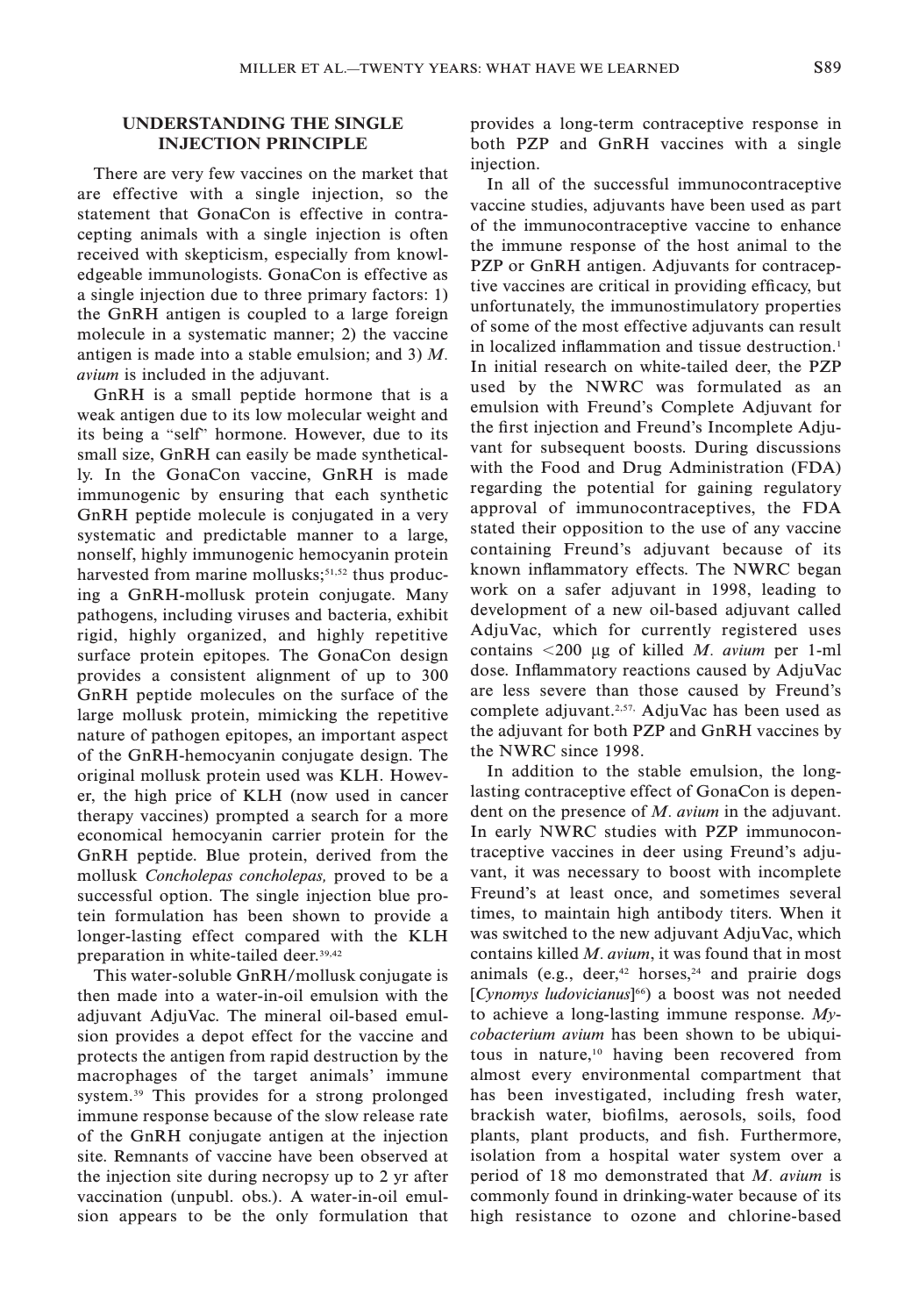disinfectants.31 The authors hypothesize that due to the ubiquitous nature of  $M$ . avium, it is a key factor in the success of GonaCon.<sup>39,42,55</sup> Most animals will have previously experienced and produced an immune response to M. avium; therefore, the immune system is already primed, leading to a more immediate response to the vaccine than would normally be expected after only a single dose.

Current research from the authors' laboratory has shown that a single injection of Gonacon can provide a multiyear contraceptive effect and has also shown that prolonged infertility with Gona-Con is directly related to high serum concentration of GnRH antibodies.<sup>42</sup> Burton et al.<sup>4</sup> writes, ''To be effective in producing long-lasting antibodies, antigen administered in a single dose must be retained in the body long enough to produce specific antibodies that will bind with the antigen to form immune complexes (ICs).'' Fukanoki et al.11,12 demonstrated in chickens that the slow release of antigen from oil-based emulsions was positively correlated to immune response. A slow antigen release allows ICs to form, creating a greater immune response. These ICs can then bind to follicular dendritic cells (FDCs) that protect the antigen from macrophage and liver degradation. ICs may begin to form within 7–14 days after a primary injection or within minutes after a booster. The FDCs can provide the continued presence of antigen for months to years.36 Antigen release from the FDCs relates to the level of the antigen-specific antibody. When specific antibody levels drop, the FDCs will release the specific antigen, boosting the circulating antibody.41 It is believed that the carefully prepared emulsion used in GonaCon serves as a depot, allowing retention and slow release of the target antigen (i.e., GnRH).

## USE OF GONACON FOR REPRODUCTIVE, BEHAVIOR, AND DISEASE MANAGEMENT

GonaCon was initially developed as a management tool for urban/suburban populations of the ever-expanding white-tail deer populations that can be used when other management tools, such as hunting, are impractical or not legal. However, it soon became apparent that a GnRH-based contraceptive could apply to other species as well. Because GnRH is common to all mammals, the GonaCon immunocontraceptive vaccine has induced contraception in many overabundant mammalian species, including white-tailed deer,<sup>47</sup> elk (Cervus elaphus),<sup>22</sup> wild horses,<sup>24,25,18</sup> bison,<sup>50</sup> California ground squirrels (Spermophilus beecheyi),<sup>53</sup> prairie dogs,<sup>66</sup>, gray squirrels (Sciurus carolinen $sis)$ ,<sup>54,65</sup> captive Norway rats (Rattus norvegicus), $44$ domestic and feral swine and wild boar, 26,27,51,37 brushtail possums (Trichosurus vulpecula),<sup>8</sup> and tammar wallabies (Macropus eugenii).<sup>59</sup> In the United States, all of these uses in wildlife will be regulated by the Environmental Protection Agency.

GonaCon is also being tested as a technique to assist in control of feral or wild dogs and in management of rabies. Rabies in domestic dogs (Canis familiaris) has been eliminated in most of the developed world through extensive vaccination, and now rabies only persists in wildlife in these areas.64 However, in the developing world and in poverty-stricken areas, domestic dogs remain the principle vectors of rabies, with dog bites contributing to more than 95% of human rabies cases.<sup>5</sup> Effective rabies control relies on a combination of large-scale vaccination as well as effective dog population control strategies. Most population control programs have moved away from culling of animals toward surgical sterilization, which is expensive, labor intensive, and does not always reach enough of the dog population to be effective. GonaCon is being investigated as a tool to provide contraception of dogs through a single injection that can be administered in conjunction with a rabies vaccine during annual vaccination campaigns. Simultaneous injection of GonaCon with a canine rabies vaccine in dogs did not affect the development of rabies antibodies.<sup>2</sup> Further research is being conducted to determine the effectiveness of combined contraceptive and rabies vaccine programs as a rabies control tool in field situations.

GonaCon has also been tested in zoo animals, livestock, and companion animals for situations in which animals are not intended to be bred. It has induced contraception in domestic cats, 32,33 and domestic swine.<sup>26,27</sup> GonaCon has also been proposed as a technique for eliminating unwanted behaviors associated with reproduction in companion or work animals. However, because the current GonaCon formulation is designed to last for several years, which may not be desirable in certain situations, the formulation would need to be redesigned to last only a few months to a year as needed. Regardless, uses of GonaCon in domestic or zoo animals would be regulated by the FDA's Center for Veterinary Medicine; these uses will not be pursued by the NWRC but could be pursued by collaborators.

Contraception with GonaCon offers potential as a disease management tool for certain diseases,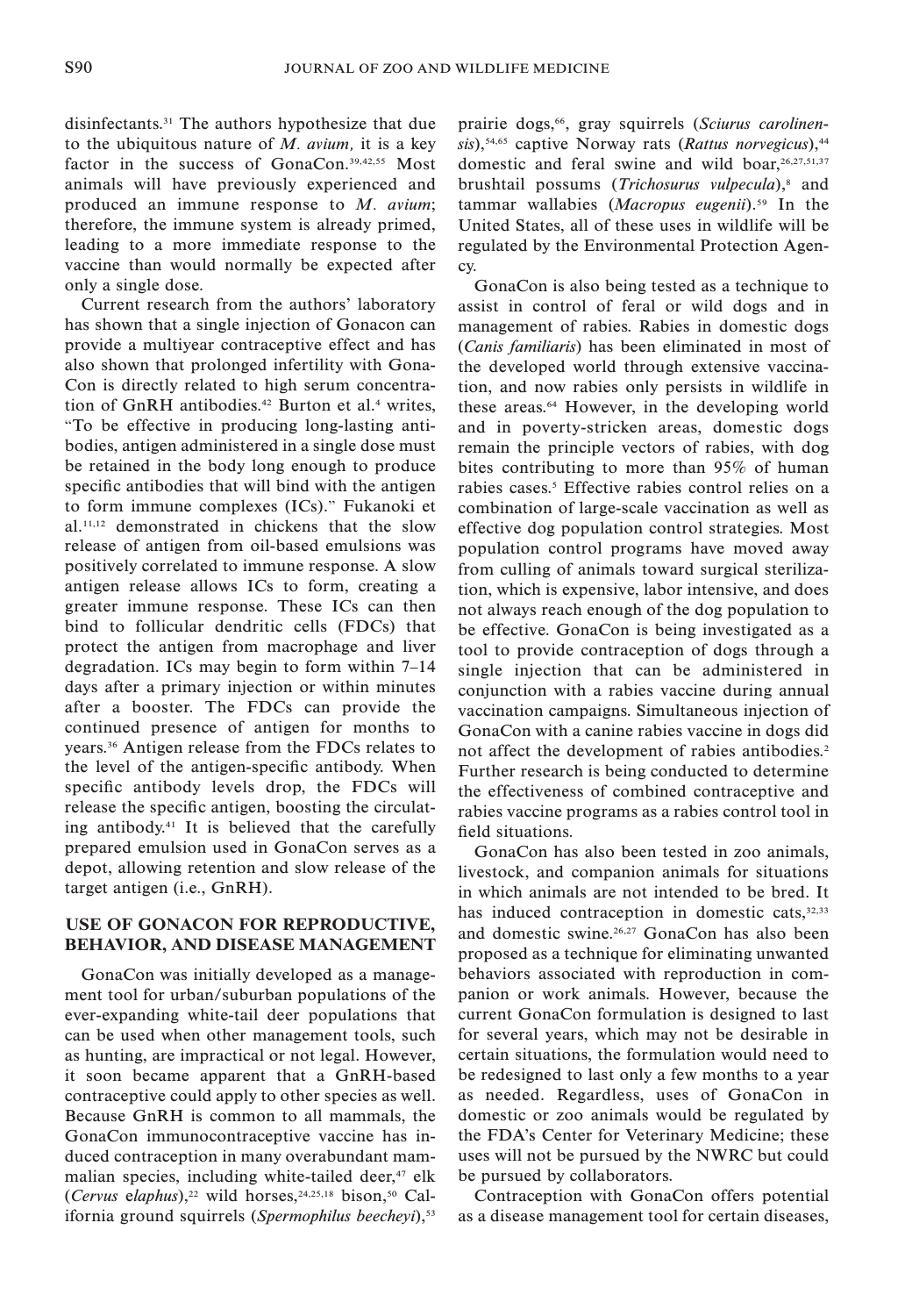most notably, venereally transmitted diseases or diseases transmitted at parturition, such as brucellosis. Swine brucellosis is transmitted through the venereal route as well as through contact with aborted fetuses and placental membranes and fluids. Bovine brucellosis is transmitted among cattle (Bos taurus), bison, and elk, primarily through contact with infected aborted fetuses and placentas and to calves from infected milk.<sup>58</sup> GonaCon has been and is currently being tested to prevent parturition in bison. Studies in bison showed that a single dose of the vaccine resulted in infertility in all vaccinates for multiple years.<sup>50</sup> If ongoing studies demonstrate GonaCon's utility in decreasing shedding of Brucella abortus, the vaccine could provide a potential nonlethal management tool to prevent transmission of the disease in an infected population.

GonaCon has been tested as a tool for the treatment and prevention of adrenal cortical disease (ACD) in domestic ferrets.40 ACD is a common problem in neutered middle-aged and older ferrets, affecting the majority of animals by 7 yr of age, often causing alopecia, adrenal hyperplasia, and tumors. ACD is caused by the excessive continuous production of LH due to the lack of negative feedback from gonadal hormones in neutered ferrets, resulting in overproduction of sex steroids by the adrenal glands. Injection with GonaCon reduces the production of LH, and thus the adrenal sex hormones, thereby reducing ACD and its clinical signs. In an ongoing study, 88 neutered young male and female ferrets were vaccinated with GonaCon.40 Only 25% of treated ferrets developed clinical signs of ACD by 8 yr of age compared with 84% of control ferrets, indicating that GonaCon may offer a therapeutic tool for the prevention of ACD in ferrets.

#### SAFETY AND TOXICITY OF GONACON

The NWRC has conducted several studies that have shown that GonaCon can reduce fertility in deer for multiple years without any obvious side effects other than injection site reactions visible upon necropsy. GonaCon is currently registered with the Environmental Protection Agency (EPA) for use in white-tailed deer and in wild horses and burros (GonaCon-Equine). A safety study was designed to evaluate the potential for negative health effects if deer accidentally received multiple injections of GonaCon.21 In the study, seven does were given a single injection of GonaCon (EPA-registered formulation) and another six does were given three injections at 2-wk intervals. Both groups were compared with a saline control group  $(n = 6)$ . Blood samples were drawn periodically, and the deer were observed for general health. At 20 wk, the deer were euthanized, necropsies were conducted, and the blood was tested using hematology and chemistry health profiles. Aside from some granulomata formation seen at necropsy in the muscle at the injection site, typically evidenced by a tan-yellow appearance and a bulge at the cut surface, there were no toxic or health effects associated either with GonaCon given in a single injection or in multiple injections.

Another potential concern addressed by the NWRC was the health of animals when injected with GonaCon while pregnant. The mechanisms required for the maintenance of pregnancy differ between species; however, in all mammalian species progesterone, from the corpus luteum and or placenta, is required at some stage. In many years of using GonaCon in white-tailed deer, no indications of abortions after treatment were noted; however, to test this, GonaCon was injected into six deer that tested positive for pregnancy by ultrasound in the first week of February. All deer gave birth to healthy fawns but were then infertile for 2 to 3 yr.<sup>43</sup> Other animals have also been injected with GonaCon while pregnant, including elk, bison, and wild horses;<sup>56,50,28</sup> all delivered normal offspring the next year and then were infertile in the following years. Thus, in species tested to date, GonaCon is safe for use in pregnant animals.

Research was also conducted to determine the effect of using GonaCon on white-tailed deer fawns, because it is sometimes difficult to tell a fawn from a doe in the late summer through winter, when darting with an immunocontraceptive vaccine could occur.43 To determine the effects on fawns, six male and six female fawns were given two injections of 450 µg of GonaCon 1 mo apart at 3 and 4 mo of age, in September and October. All fawns developed initial elevated titers to GnRH; however, the GnRH antibody titers in 11/12 fawns dropped by the following fall, and those fawns came into breeding condition. Only one female retained a high antibody titer and remained infertile throughout the 3-yr study.43

Another of the concerns with using an immunocontraceptive vaccine is the occurrence of injection site reactions. Successful stimulation of the immune system requires some level of injection site reaction because the injection site represents the area where the animals' immune system sees and attacks the invading foreign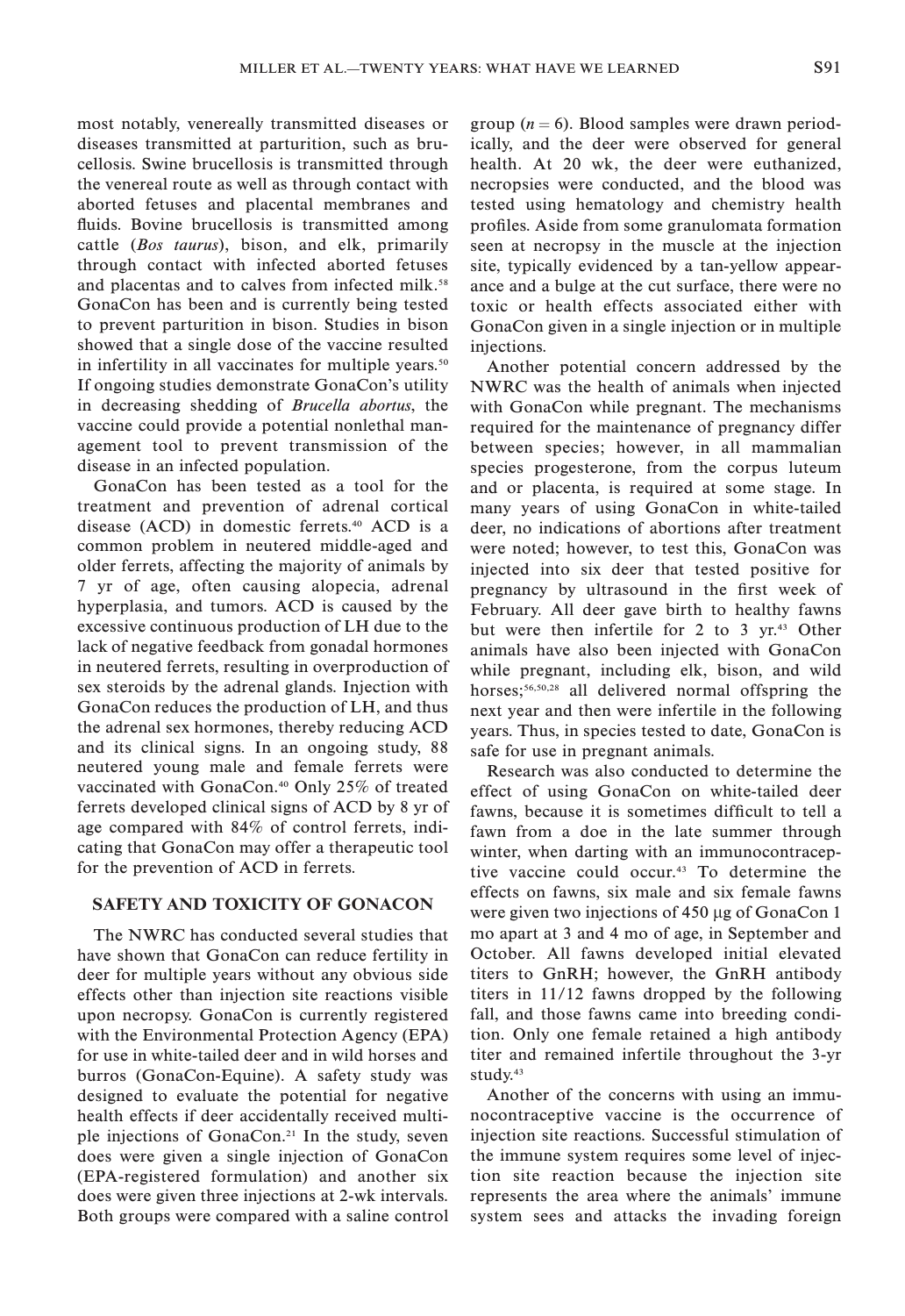material, creating an immune response. As discussed, vaccines that are able to remain at the injection site, without being destroyed, can provide a long-lasting immune response. Injection site reactions vary among vaccine formulations, species, and animals. For example, vaccines containing mineral oil-based adjuvants produce more frequent injection site reactions because of the vaccine emulsion remaining at the injection site. If the vaccine is not cleared from the injection site area, the body walls this area off, forming a granuloma. In some cases, more severe reactions occur that result in open sores or draining abscesses.

There are large differences among species in susceptibility to injection site reactions. Some species, including cats,<sup>32</sup> wallabies,<sup>60</sup> and grey kangaroos (Macropus giganteus),<sup>60</sup> appear to be less prone to injection site reactions than others after treatment with GonaCon. After a single GonaCon injection, Levy reported no injection site reactions in female cats during the first 2 yr of a study; at 2 yr, the appearance of a nonpainful but persistent late-onset injection site mass was reported in some animals.<sup>32</sup> Lyn Hinds (pers. comm.) also noticed no initial injection site reactions in grey kangaroos or wallabies but observed in some wallabies late-onset nonpainful injection masses (up to 2 cm wide) that would come and go over a period of months in the GonaCon injection site.

In contrast, dogs  $(n = 3)$  treated with GonaCon (registered formulation; Table 1) experienced severe injection site reactions.<sup>19</sup> This may be due to general differences between species, with dogs being more susceptible to these types of reactions. It is suspect that the amount of M. avium in the vaccine is, at least in part, responsible for the injection site reactions in dogs. In a subsequent trial, dogs  $(n = 12)$  were treated with GonaCon that contained half the amount of M. avium than was previously tested. Dogs still experienced injection site reactions, but they were less severe (S. Bender, pers. comm.). A third trial was conducted in Mexico, where dogs were treated using only one-fourth of the M. avium. <sup>63</sup> No severe injection site reactions occurred, and there were no signs of pain or limping in the dogs because of vaccination. At necropsy, there was evidence of gross and microscopic lesions in muscle tissue, but reactions were much reduced compared with previous trials. Additional trials are ongoing with GonaCon-Canine, a formulation with the reduced *M. avium* concentration.

In the authors' studies, injection site reactions have occurred more frequently in field trials than in pen trials with white-tailed deer.<sup>13,14</sup> During the 19 yr of vaccinating deer housed in Penn State University pens, there were no visible injection site reactions in any of the deer, and necropsies following the studies did not show any remarkable injection site reaction. These Penn State deer were fed a high-quality diet and were medicated three times a year to ensure they were parasite free. Because of the complete lack of injection site reactions, it was a surprising that some of the deer in the field studies<sup>13,14</sup> developed injection site reactions that were visible upon necropsy. The deer were in poor health because of overpopulation of the deer herd, and at necropsy we found the deer were infested with many parasites. It is possible that poor general health and/or high parasite load may be correlated with an increase in injection site reactions, but further research is necessary to explain the mechanism behind the differences seen.<sup>15</sup>

Similarly, contraceptive efficacy of GonaCon was consistently higher in captive than in freeranging white-tailed deer and feral horses.13,14,18 It was hypothesized that parasites in the freeranging study animals may have reduced their hosts' immune responses to vaccination with GonaCon. Captive animals in these trials received optimal nutrition and regular veterinary care, including routine deworming, whereas freeranging wild deer and horses received no veterinary intervention. Similar variation in vaccine efficacy has been observed in humans, where several vaccines used in infants failed to confer the expected protection in heavily helminthparasitized populations but were highly efficacious in populations in which parasitism was uncommon.<sup>15</sup> Abundant experimental evidence from studies in humans and animal models indicates that parasitic helminths can suppress or divert host immune responses and reduce vaccine efficacy. Therefore, inferences on effectiveness of a contraceptive vaccine based on pen studies may be overly optimistic.

#### DEVELOPING A PHARMACEUTICAL-GRADE VACCINE

To move from a benchtop experimental vaccine to one that could be registered by the EPA and potentially licensed to a manufacturer, the NWRC needed to make changes in some of the GonaCon vaccine inert ingredients and the manufacturing process. Changes included using higher-quality mineral oil and surfactant, moving the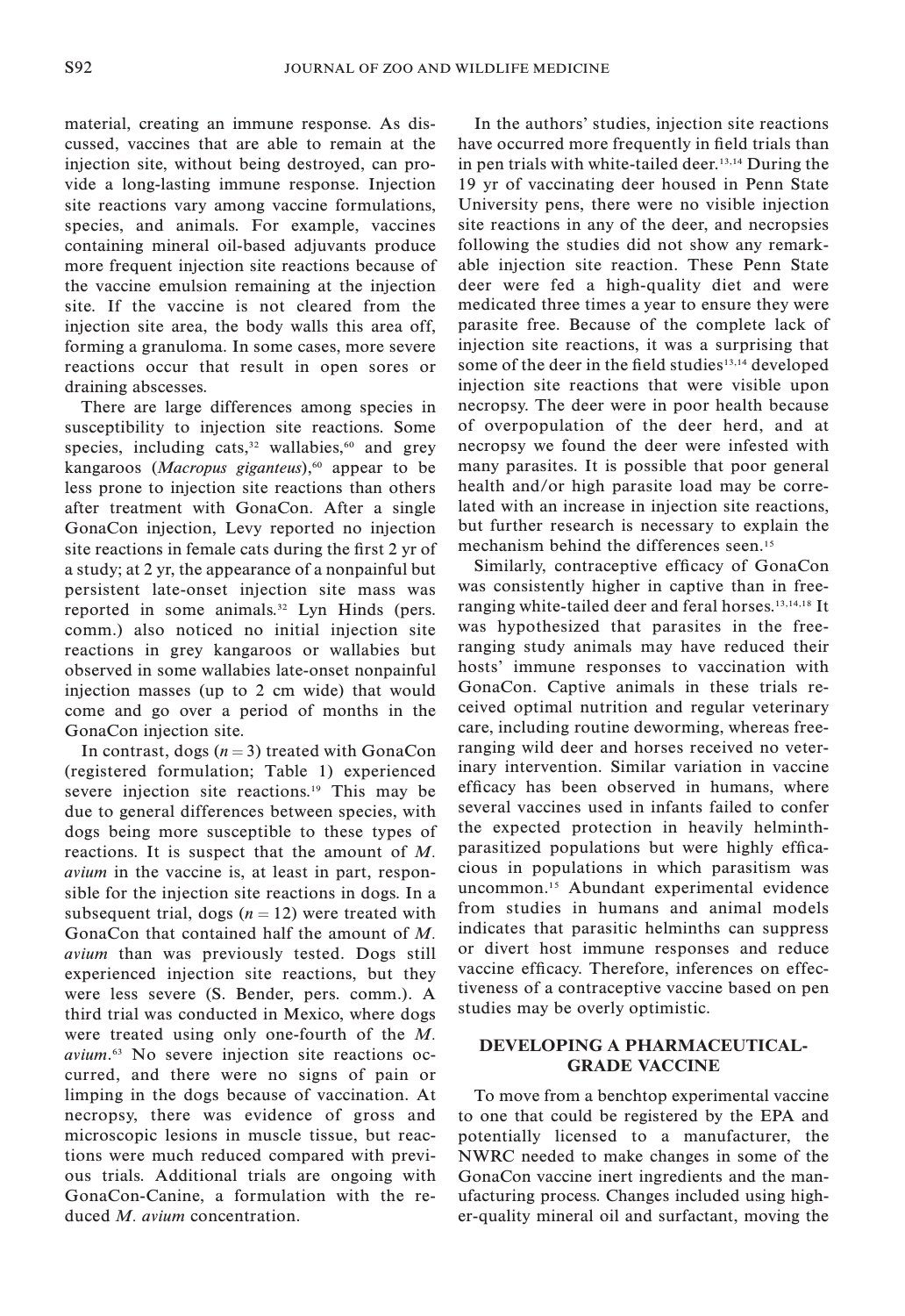manufacturing process from a chemistry benchtop to a clean room, and developing an aseptic manufacturing technique to deliver a sterile vaccine product.

For GonaCon to be mass-produced for sale, the need for a more efficient and economical production system is needed. Several steps have been made to produce larger GonaCon batches, reduce the cost of reagents, and reduce the time involved in the manufacturing process. Production of GonaCon requires the proper conjugation of GnRH peptides to a mollusk carrier protein and the preparation of a stable water-in-oil emulsion of the GnRH conjugate with the AdjuVac adjuvant. The authors' were able to shorten the time required to make the GnRH conjugate and the amount of reagents used. This allowed the production of a quality emulsion by using a commercial emulsifier machine (Microfluidics, Newtown, Massachusetts, 02464, USA). This helps to reduce variability between batches and allows for the vaccine to be preloaded in syringes, thus eliminating the need to mix vaccines in the field. Quality control steps have been added to the manufacturing process for GonaCon, including a determination of the amount of the active ingredient, the GnRH peptide, in the GonaCon vaccine.16 Determination of the stability of the active ingredient is required by the EPA for the GonaCon registration, so the chemistry section of the NWRC developed an analytical method to determine the amount of the active ingredient in GonaCon; this method was used to perform a vaccine stability study. In addition to the chemistry analytical method, a biologic assay in rabbits was used to determine efficacy of the GonaCon vaccine. These studies have allowed for a 6-mo shelf life on the outgoing GonaCon vaccine when it is stored and shipped at  $4^{\circ}$ C.

#### SUMMARY AND FUTURE DIRECTIONS FOR NWRC REPRODUCTIVE CONTROL RESEARCH

During the 20 yr that the NWRC has been conducting research on immunocontraceptives, the NWRC has had successes and failures and has learned some important general lessons. Both PZP and GnRH antigens can be effective antigens for immunocontraceptive vaccines in many species. Each of these products has advantages and disadvantages, and its use needs to be based on evaluation of the wildlife problem to be solved. The effectiveness of the vaccines is dependent on their formulation and on the proper presentation of the target antigen. The vaccines require a powerful adjuvant and a water-in-oil emulsion to be most effective. The presence of a ubiquitous Mycobacterium (killed) in the adjuvant enhances vaccine efficacy.

When used in combination with AdjuVac, SpayVac (a PZP vaccine), and GonaCon (a GnRH vaccine), formulations can provide single injection, multiple year effectiveness. A boost vaccination can extend the effectiveness of the vaccines, sometimes making the animal permanently infertile, but the effectiveness of vaccines varies between species and among individuals. A certain proportion of animals will be nonresponders and will not generate a high antibody titer. Vaccines are most effective if injected at least a month or more before the onset of reproductive activity to allow time for antibody development. Field efficacy of a vaccine may be lessened by high parasite load and poor body condition. Localized, nonpainful injection site reactions caused by the long-term presence of the vaccine can occur but may be part of the process of developing a longlasting antibody response after a single injection. Animals treated with either PZP or GonaCon vaccines can be consumed because the protein antigens are broken down into amino acids in the gastrointestinal tract.

In addition to these general lessons, the NWRC has gained considerable insight into PZP vaccines. For example, the native PZP was shown to be much more antigenic than peptides or recombinant proteins. Also, PZP vaccines are not effective in all mammalian species.17 PZP vaccines may cause undesirable behavioral effects such as multiestrus.

During its development and testing, the NWRC has observed that GonaCon is effective in most mammalian species, with contraceptive effects lasting longer in females than in males. GonaCon can be safely given to pregnant animals without interfering with the pregnancy. GonaCon can eliminate almost all reproductive behaviors, including estrus cycles and theoretically some undesirable behaviors in companion animals. It may also provide a potential management tool for venereally transmitted diseases or diseases transmitted at parturition. GonaCon can effectively prevent ACD in domestic ferrets by reducing LH levels. However, approval for use of GonaCon in companion animals or for disease prevention will be through regulatory agencies other than the EPA and will not be pursued by the Animal Plant Health Infection Service.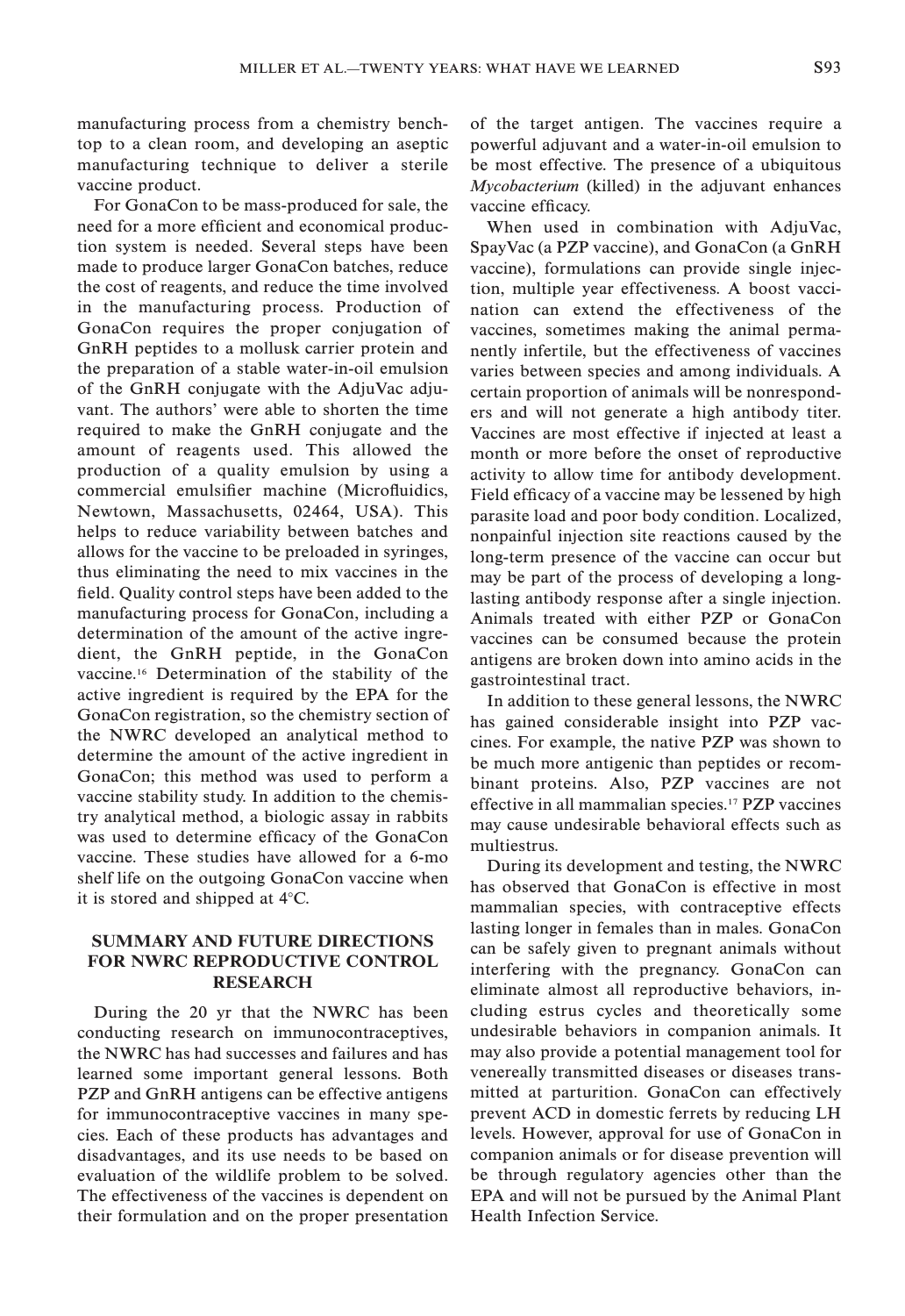Future research at the NWRC will continue to look for new applications for the use of GonaCon and will continue research into understanding the immunology behind the variations in effectiveness from species to species. It is hoped that information on the timeframe in which to give a boost to improve the length of the contraceptive response can be developed. The NWRC also hopes to pursue studies on its effective use as a management tool and to develop private sources of manufacturing for GonaCon in efforts to commercialize the product and make it more widely available.

#### LITERATURE CITED

1. Aucouturier J., L. Dupuis, and V. Ganne. 2001. Adjuvants designed for veterinary and human vaccines. Vaccine 19: 2666–2762.

2. Bender, S. C., D. L. Bergman, K. M. Wenning, L. A. Miller, D. Slate, F. R. Jackson, and C. E. Rupprecht. 2009. No adverse effects of simultaneous vaccination with the immunocontraceptive GonaCon<sup>TM</sup> and a commercial rabies vaccine on rabies virus neutralizing antibody production in dogs. Vaccine 27: 7210–7213.

3. Brown, R. G., W. D. Bowen, J. D. Eddington, W. C. Kimmins, M. Mezei, J. L. Parsons, and B. Pohajdak. 1997. Temporal trends in antibody production in captive grey, harp and hooded seals to a single administration immunocontraceptive vaccine. J. Reprod. Immunol. 35: 53–64.

4. Burton G. F., A. K. Szakal, A. F. Kapasi, and J. G. Tew. 1994. The generation and maintenance of antibody and B cell memory: the role of retained antigen and follicular dendritic cells. In: Ada, G. L. (ed.). Strategies in Vaccine Design. R. G. Landes Company, Austin, Texas. Pp. 35–50.

5. Cleaveland, S., M. Kaare, D. Knobel, and M. K. Laurenson. 2006. Canine vaccination—providing broader benefits for disease control. Vet. Microbiol. 117: 43–50.

6. Dunbar, B. S., and E. Schwoebel. 1988. Fertility studies for the benefit of animals and human beings: development of improved sterilization and contraceptive methods. J. Am. Vet. Med. Assoc. 193: 1165–1170.

7. Dunbar, B. S., N. J. Wardrip, and J. L. Hedrick. 1980. Isolation physiochemical properties and the macromolecular composition of the zona pellucida from porcine oocytes. Biochemistry 19: 356–365.

8. Eckery, D.C., B. P. Thomson, and L. A. Miller. 2007. Effects of immunization against GnRH on fertility of the brushtail possum. Proc. Sixth Int. Conf. Fertility Control Wildl. P. 38. (Abstr.)

9. Fagerstone, K. A., L. A. Miller, G. Killian, and C. A. Yoder. 2010. Review of issues concerning the use of reproductive inhibitors, with particular emphasis on

resolving human-wildlife conflicts in North America. Integr. Zool. 1: 15–30.

10. Falkinham, J. O. 2004. World Health Organization. Environmental sources of Mycobacterium avium linked to routes of exposure. In: Pedley, S, J. Bartram, G. Rees, A. Dufour, and J. Cotruvo (eds.). Pathogenic Mycobacteria in Water: A Guide to Public Health consequences, Monitoring and Management. IWA Publishing, London, United Kingdom. Pp. 26– 38.

11. Fukanoki, S., K. Matsumoto, H. Mori, and R. Takeda. 2000. Relation between antigen release and immune response of oil adjuvanted vaccines in chickens. J. Vet. Med. Sci. 62: 571–574.

12. Fukanoki, S., K. Matsumoto, H. Mori, and R. Takeda. 2000. Adjuvanticity and inflammatory response following administration of water-in-oil emulsion prepared with saturation hydrocarbons in chickens. J. Vet. Med. Sci. 62: 917–919.

13. Gionfriddo, J. P., A. J. DeNicola, L. A. Miller, and K. A. Fagerstone. 2011. Efficacy of GnRH immunocontraception of wild white-tailed deer in New Jersey. Wildl. Soc. Bull. 35: 142–148.

14. Gionfriddo, J. P., J. D. Eisemann, K. J. Sullivan, R. S. Healey, L. A. Miller, K. A. Fagerstone, R. M. Engeman, and C. A. Yoder. 2009. Field test of a singleinjection gonadotrophin-releasing hormone immunocontraceptive vaccine in female white-tailed deer. Wildl. Res. 36: 177–184.

15. Gionfriddo, J. P., K. A. Fagerstone, R. E. Mauldin, and L. A. Miller. In press. Is immunocontraceptive vaccine efficacy reduced by the presence of helminth parasites? J. Zoo Wildl. Med. 44(4S): S151– 152.

16. Goldade, D. A., J. M. Kemp, J. R. O'Hare, and L. A. Miller. 2013. Determination of an immunocontraceptive peptide in a wildlife vaccine formulation. In: Cubb, G. (ed.). Evaluating Veterinary Pharmaceutical Behavior in the Environment. Am. Chem. Soc. Symp. Series. Pp. 149–158.

17. Gorman, S. P., J. K. Levy, A. L. Hampton, W. R. Collante, A. L. Harris, and R. G. Brown. 2002. Evaluation of a porcine zona pellucida vaccine for the immunocontraception of domestic kittens (Felis catus). Theriogenology 58: 135–49.

18. Gray, M. E., D. S. Thain, E. Z. Cameron, and L. A. Miller. 2010. Multi-year fertility reduction in freeroaming feral horses with single-injection immunocontraceptive formulations. Wildl. Res. 37: 475–481.

19. Griffin, B., H. Baker, E. Welles, L. Miller, and K. Fagerstone. 2004. Proc. ACCD Int. Symp. Nonsurg. Methods Pet Popul. Control. Pp. 185–186.

20. Hobbs, N. T., D. C. Bowden, and D. L. Baker. 2000. Effects of fertility control on populations of ungulates: general, stage-structured models. J. Wildl. Manag. 64: 473–491.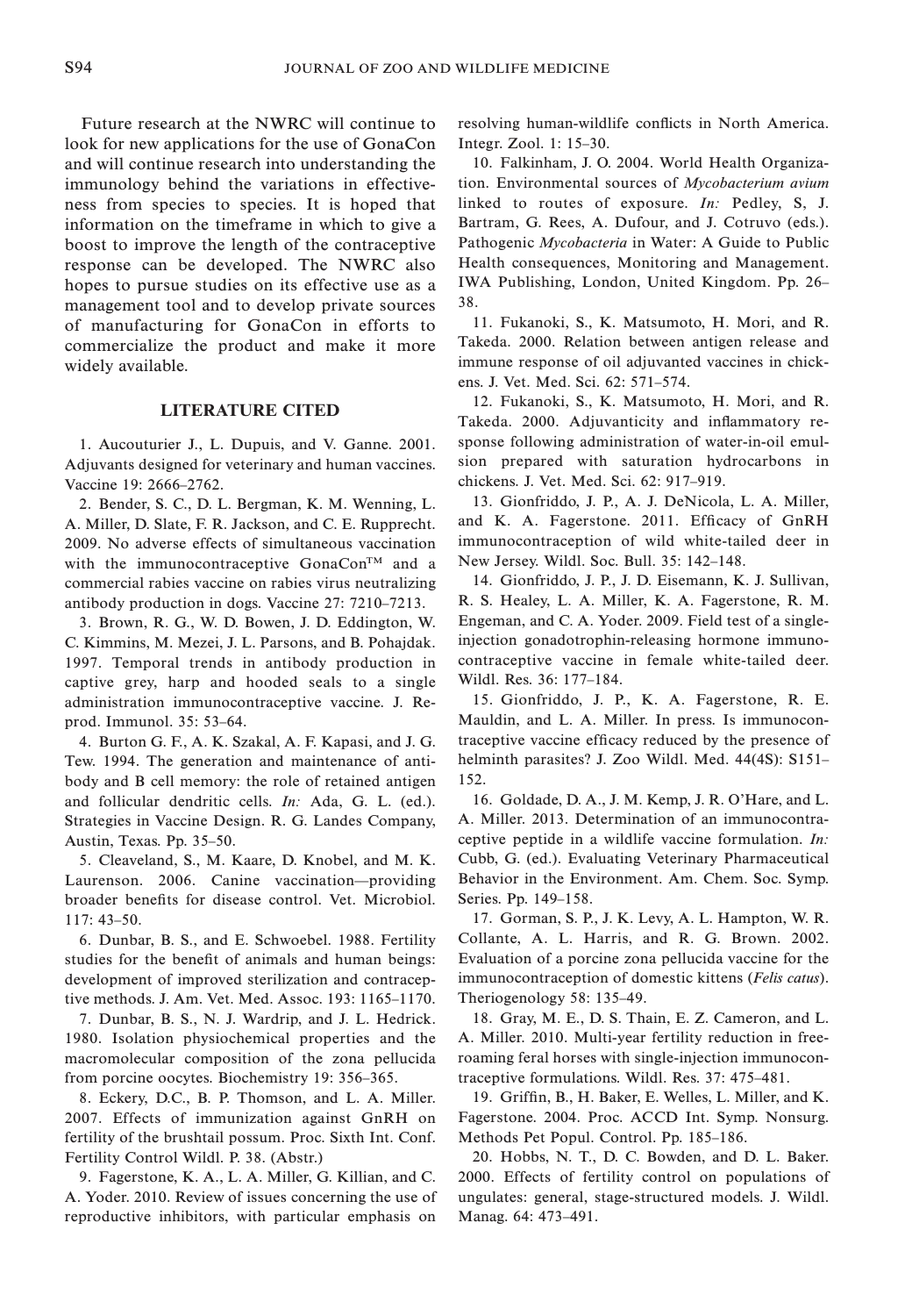21. Killian, G., J. Eisemann, D. Wagner, J. Werner, D. Shaw, R. Engeman, and L. Miller. 2006. Safety and toxicity evaluation of gonacon immunocontraceptive vaccine in white-tailed deer. Proc. Vertebr. Pest Conf. 22: 82–87.

22. Killian, G., T. J. Kreeger, J. Rhyan, K. Fagerstone, and L. A. Miller. 2009. Observations on the use of GonaCon™ in captive female elk (Cervus elaphus). J. Wildl. Dis. 45: 184–188.

23. Killian G. J., and L. A. Miller. 2001. Behavioral observations and physiological implications for whitetailed deer treated with two different immunocontraceptives. Proc. Wildl. Damage Manag. Conf. 9: 283–291.

24. Killian, G., L. A. Miller, N. K. Diehl, J. Rhyan, and D. Thain. 2004. Evaluation of three contraceptive approaches for population control of wild horses. Proc. Vertebr. Pest Conf. 21: 263–268.

25. Killian, G., L. A. Miller, N. K. Diehl, J. Rhyan, and D. Thain. 2006. Long-term efficacy of three contraceptive approaches for population control of wild horses. Proc. Vertebr. Pest Conf. 22: 67–71.

26. Killian, G., L. A. Miller, J. Rhyan, T. Dees, and H. Doten. 2003. Evaluation of GnRH contraceptive vaccine in captive feral swine in Florida. Proc. Wildl. Damage Manag. Conf. 10: 128–133.

27. Killian, G., L. Miller, J. Rhyan, and H. Doten. 2006. Immunocontraception of Florida feral swine with a single-dose GnRH vaccine. Am. J. Reprod. Immunol. 55: 378–384.

28. Killian G., D. Thain, N. K. Diehl, J. Rhyan, and L. Miller. 2008. Four-year contraception rates of mares treated with single injection porcine zona pellucida and GnRH vaccines and intrauterine devices. Wildl. Res. 35: 531–539.

29. Killian, G., D. Wagner, and L. Miller 2005. Observations on the use of the GnRH vaccine gonacon in male white-tailed deer (Odocoileus virginianus). Proc. Wildl. Damage Manag. Conf. 11: 256–263.

30. Kirkpatrick, J. F., R. O. Lyda., and K. M. Frank. 2011. Contraceptive vaccines for wildlife: a review. Am J. Reprod. Immunol. 66: 40–50.

31. LeChevallier, M. W. 2004. Control, treatment and disinfection of Mycobacterium avium complex in drinking water. World Health Organization. Environmental sources of Mycobacterium avium linked to routes of exposure. In: Pedley, S., J. Bartram, G. Rees, A. Dufour, and J. Cotruvo (eds.). Pathogenic Mycobacteria in Water: A Guide to Public Health Consequences, Monitoring and Management. IWA Publishing, London, United Kingdom. Pp. 143–168.

32. Levy, J. K., J. A. Friary, L. A. Miller, S. J. Tucker, and K. A. Fagerstone. 2011. Long-term fertility control in female cats with GonaCon<sup>TM</sup>, a GnRH immunocontraceptive. Theriogenology 76: 1517–1525.

33. Levy, J. K., M. Mansour, P. C. Crawford, B. Pohajdak, and R. G. Brown. 2005. Survey of zona pellucida antigens for immunocontraception of cats. Theriogenology 63: 1334–1341.

34. Levy, J. K., L. A. Miller, P. C. Crawford, J. W. Ritchey, M. K. Ross, and K. A. Fagerstone. 2004. GnRH Immunocontraception of male cats. Theriogenology 62: 1116–1130.

35. Liu, J. K., M. M., Feldman, and M. Bernoco. 1989. Contraception in mares heteroimmunized with pig zonae pellucidae. J. Reprod. Fertil. 85: 19–29.

36. Mandel, T. E, R. P. Phipps, A. Abbot, and J. G. Tew. 1980. The follicular dendritic cell: long term antigen retention during immunity. Immunol. Rev. 53: 29–59.

37. Massei, G., D. P. Cowan, J. Coats, F. Bellamy, R. Quy, S. Pietravalle, M. Brash, and L. A. Miller. 2012. Long-term effects of immunocontraception on wild boar fertility, physiology and behavior. Wildl. Res. 39: 378–385.

38. Miller L. A., K. Bynum, and D. Zemlicka. 2006. PZP immunocontraception in coyotes: a multi-year study with three vaccine formulations. Proc. Vertebr. Pest Conf. 22: 88–95.

39. Miller L.A., K. Fagerstone, J. Kemp, and G. Killian. 2008. Immune mechanisms and characterization of injection site reactions involved in the multiyear contraceptive effect of the GonaCon vaccine. Proc. Vertebr. Pest Conf. 23: 244–249.

40. Miller, L. A., K. A. Fagerstone, R. A. Wagner, and M. Finkler. 2013. Use of a GnRH Vaccine, GonaConTM, for prevention and treatment of adrenocortical disease (ACD) in domestic ferrets. Vaccine. 31: 4619–4623.

41. Miller L. A., K. A. Fagerstone, D. G. Wagner, and G. J. Killian. 2009. Factors contributing to the success of a single-shot, multiyear PZP immunocontraceptive vaccine for white-tailed deer. Hum.-Wildl. Confl. 3: 103–115.

42. Miller, L. A., J. P. Gionfriddo, K. A. Fagerstone, J. C. Rhyan, and G. J. Killian. 2008. The single-shot GnRH immunocontraceptive vaccine (GonaCon) in white-tailed deer: comparison of several GnRH preparations. Am. J. Reprod. Immunol. 60: 214–223.

43. Miller L. A., J. P. Gionfriddo, J. C. Rhyan, K. A. Fagerstone, D. C. Wagner, and G. J. Killian. 2008. GnRH immunocontraception of male and female white-tailed deer fawns. Hum.-Wildl. Confl. 2: 93–101.

44. Miller, L. A., B. E. Johns, D. J. Elias, and K. A. Crane. 1997. Comparative efficacy of two immunocontraceptive vaccines. Vaccine 15: 1858–1862.

45. Miller L. A., B. E. Johns, and G. J. Killian. 2000. Immunocontraception of white-tailed deer using native and recombinant zona pellucida vaccines. Anim. Reprod. Sci. 63: 187–195.

46. Miller, L. A., B. E. Johns, and G. J. Killian. 2000. Immunocontraception of white-tailed deer with GnRH vaccine. American Journal of Reproductive Immunology 44: 266–274.